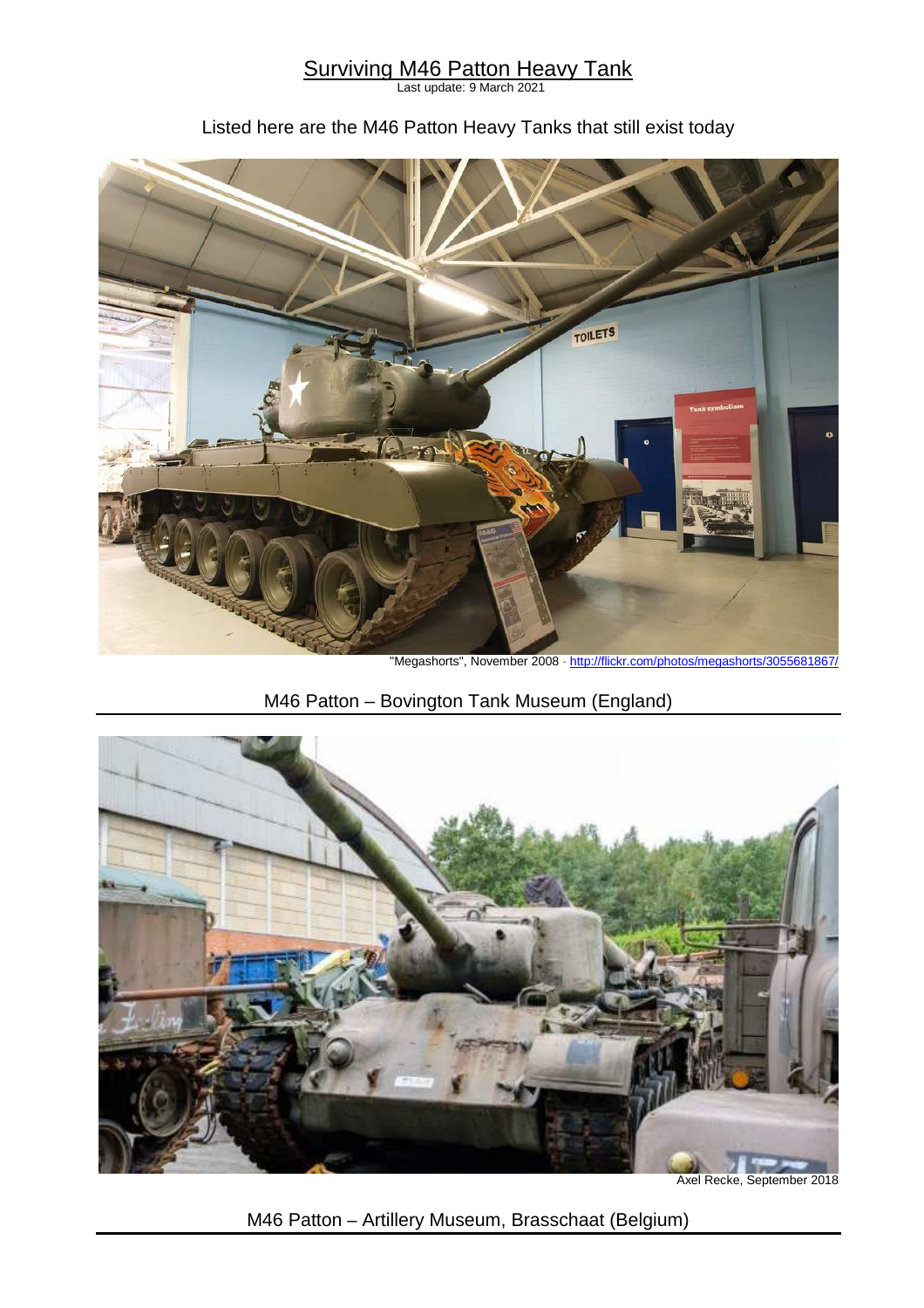

"bas\_slaats", April 2006 - http://picasaweb.google.com/basslaats/Kapellen#53331907645856495

M46 Patton – Depot of the Royal Tank Museum, Kapellen (Belgium) This M46 was previously a tank monument in La Roche en Ardenne



"tichenor", January 2014 - https://www.flickr.com/photos/23979422@N03/12138559754/in/photostream/

M46 Patton – het Pachthof, Borlo (Belgium)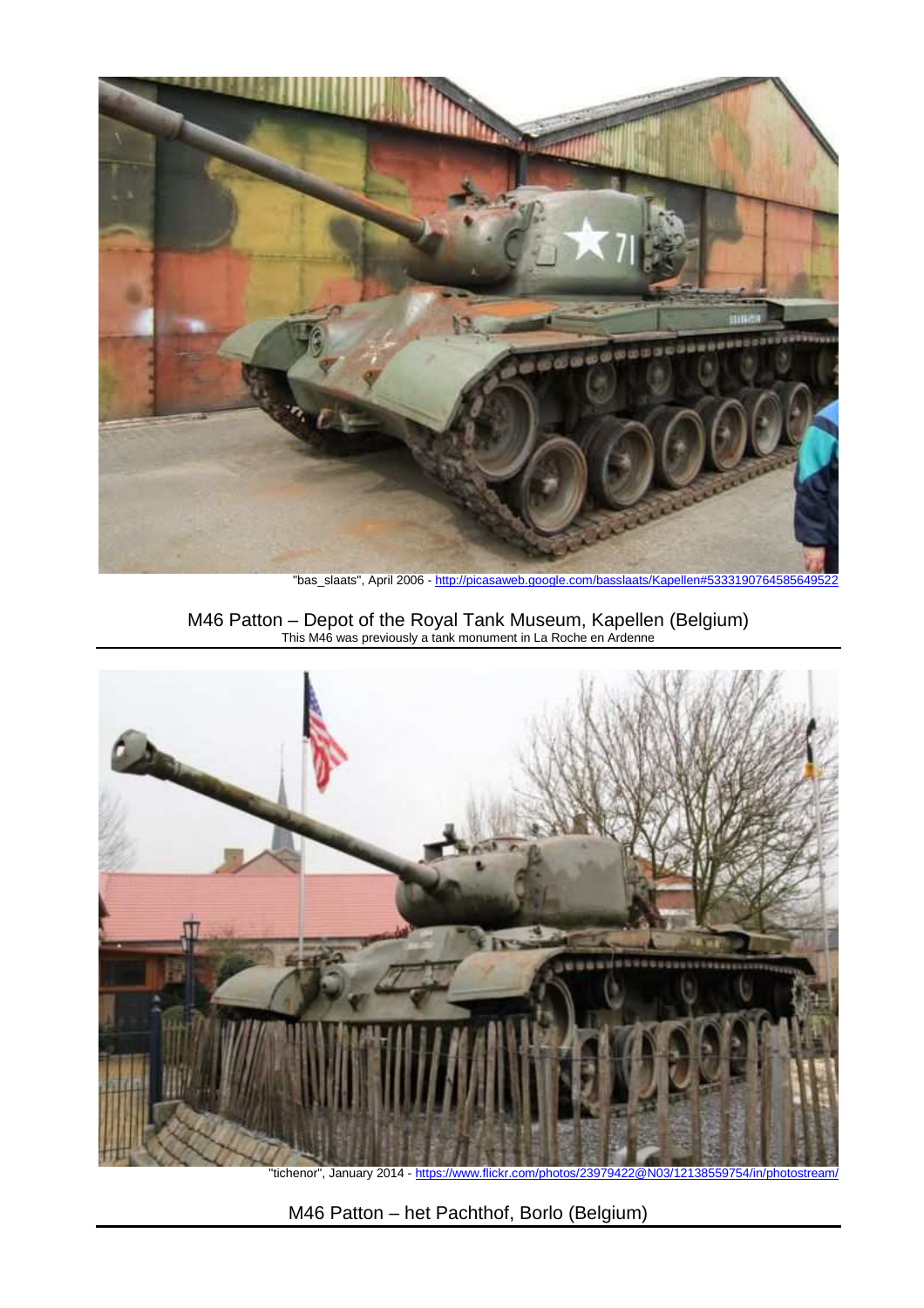

https://www.inspirock.com/belgium/dalhem/fort-d-aubin-neufchateau-a8147780367

M46 Patton – Fort Aubin-Neufchâteau (Belgium) Previously the tank was at Depot of the Royal Tank Museum, Kapellen (Belgium)



"B737NG", April 2009 - http://www.flickr.com/photos/lexich\_76/3479618106/in/set-72157617290866869/

M46 Patton – Kubinka Tank Museum (Russia)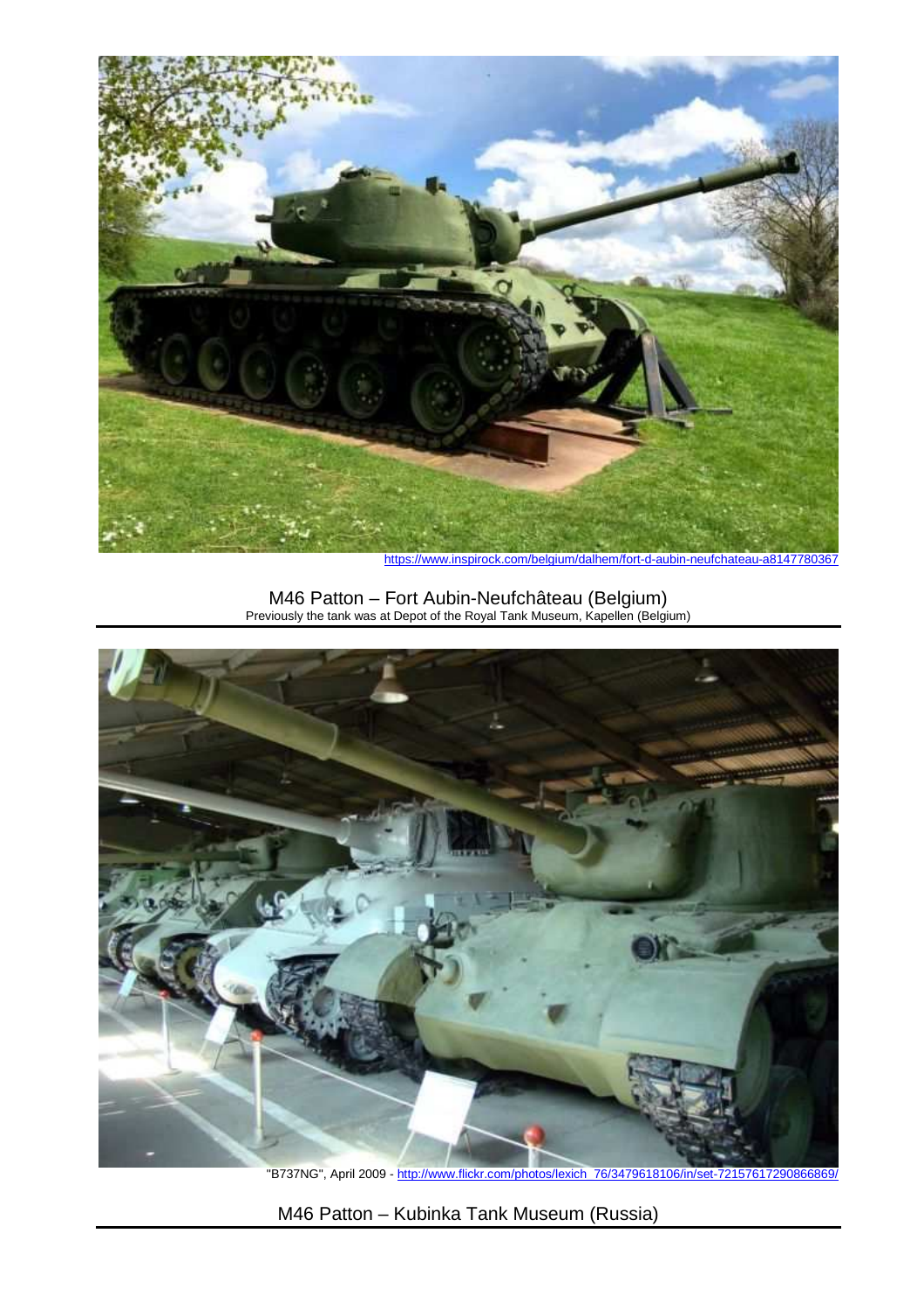

https://www.aixifan.com/a/ac17745753

M46 Patton – Beijing Institute of Technology, Beijing (China) It was captured by Wang Mingshan of the Chinese People's Volunteer Army in the vicinity of Kumsong in June 1952.



Roger Davis, April 2009 - http://www.cdsg.org/forums/viewtopic.php?t=237&sid=f8e330084d8dd089e411c744d7d7e666

M46 Patton – Seul War Museum (South Korea)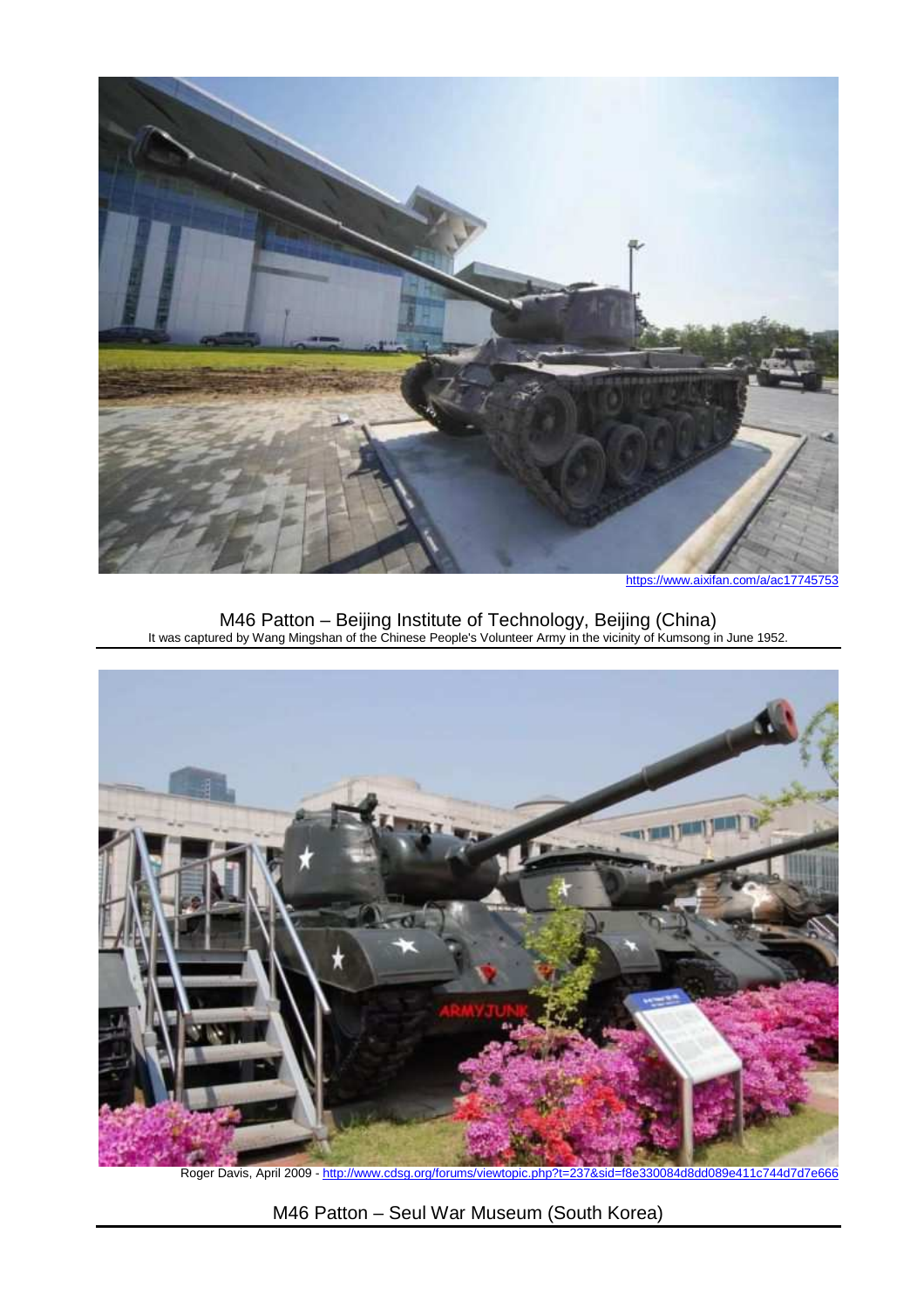

"Romario" - http://www.ugo.cn/admin2/fr/1330807.htm





"Machavelliar", March 2007 - http://www.flickr.com/photos/machavelliar/436377641/in/pool-expatsdaejeon|machavelliar

M46 Patton – Patriotic Exhibition of Weapons, Daejeon National Cemetery (South Korea)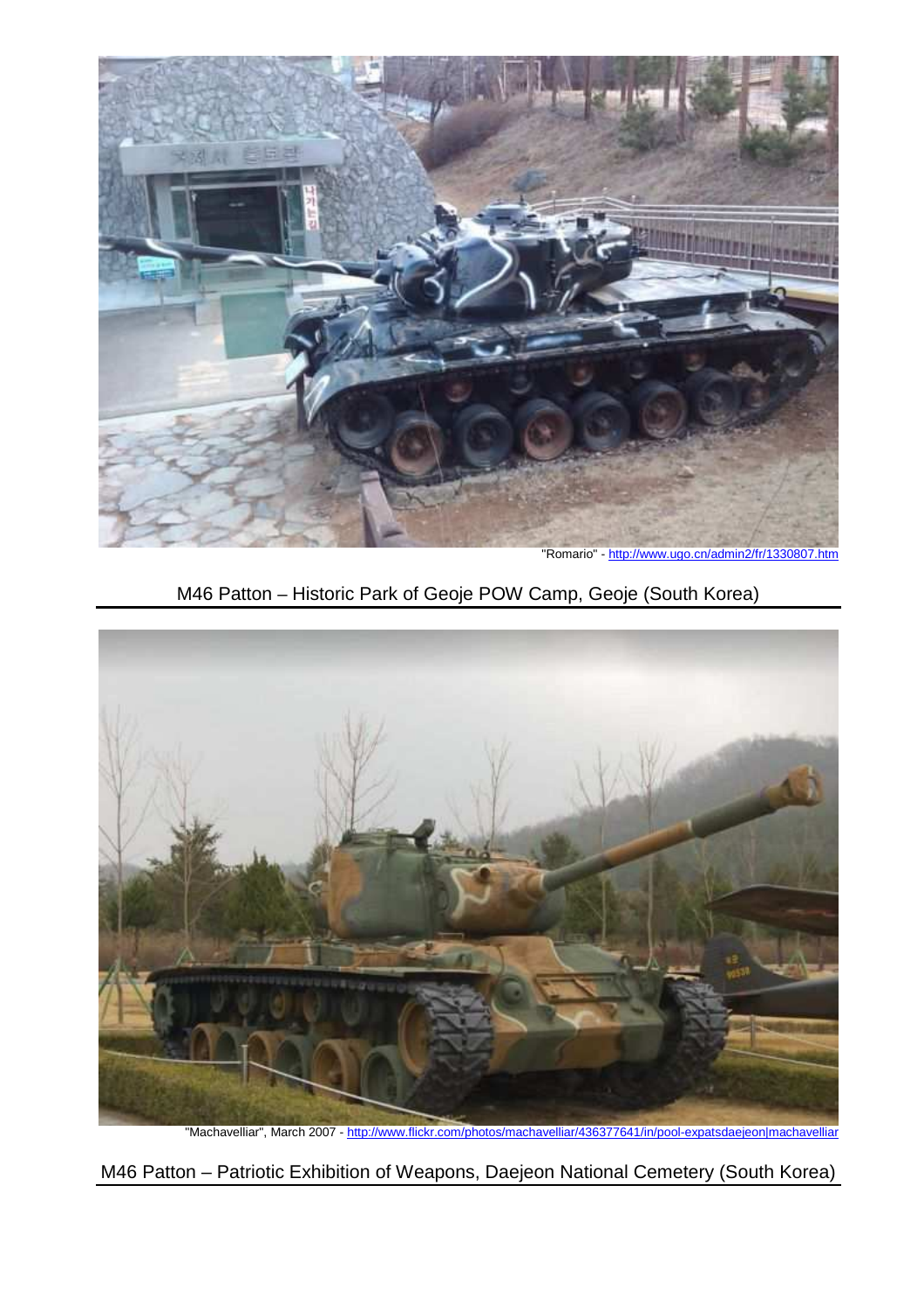

https://www.facebook.com/media/set/?set=a.122647307782695.10241.122645287782897&type=1





"Joe\_D", August 2002 - http://www.com-central.net/index.php?name=Forums&file=viewtopic&t=11900

M46 Patton – Camp Casey, Dongducheon (also spelled Tongduchon) (South Korea)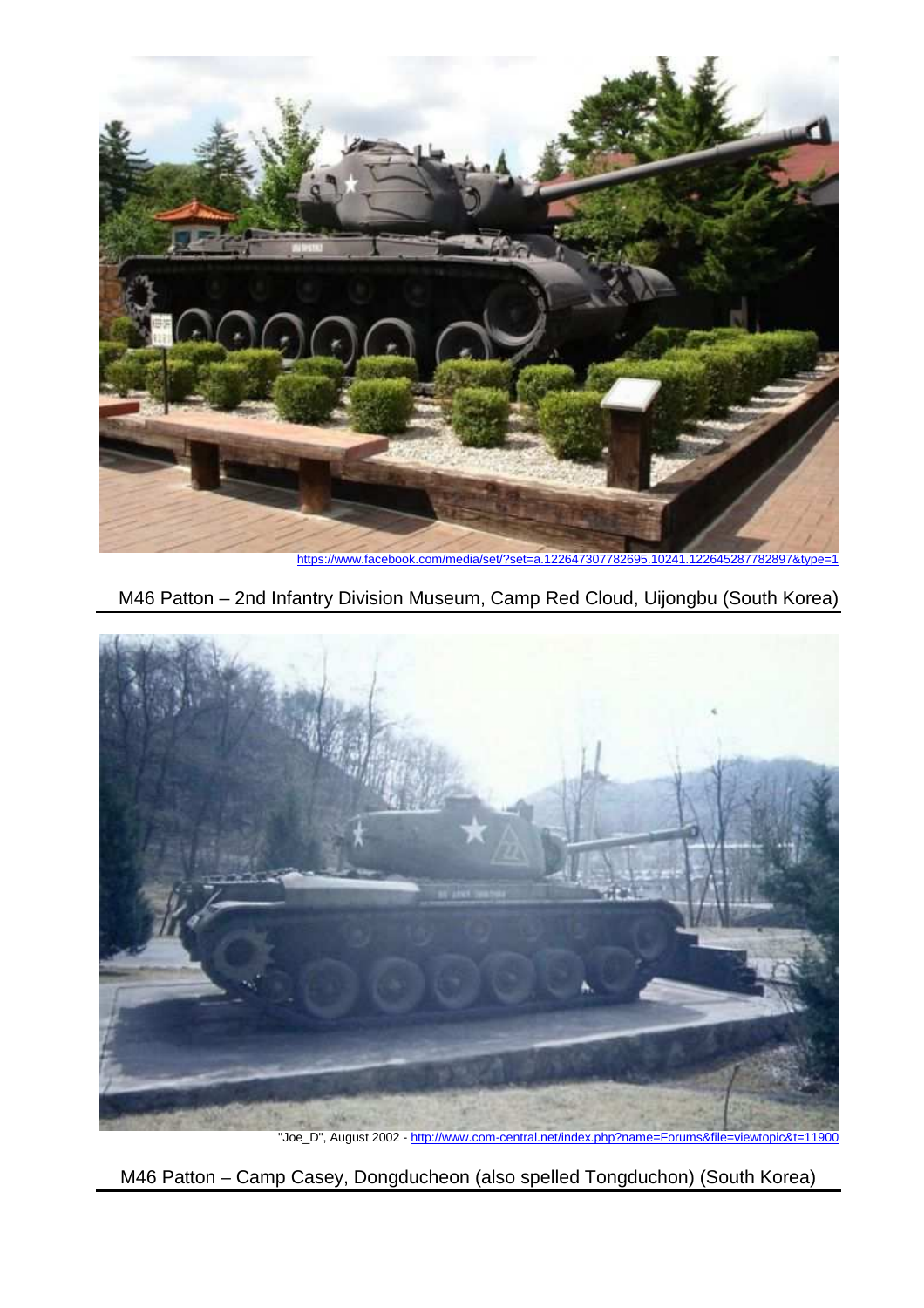

"Joe\_D", August 2002 - http://www.com-central.net/index.php?name=Forums&file=viewtopic&t=11900

M46 Patton – Camp Casey, Dongducheon (also spelled Tongduchon) (South Korea)



http://www.exploringkorea.com/korean-military-academy/

M46 Patton – Korea Military Academy, Seoul (South Korea)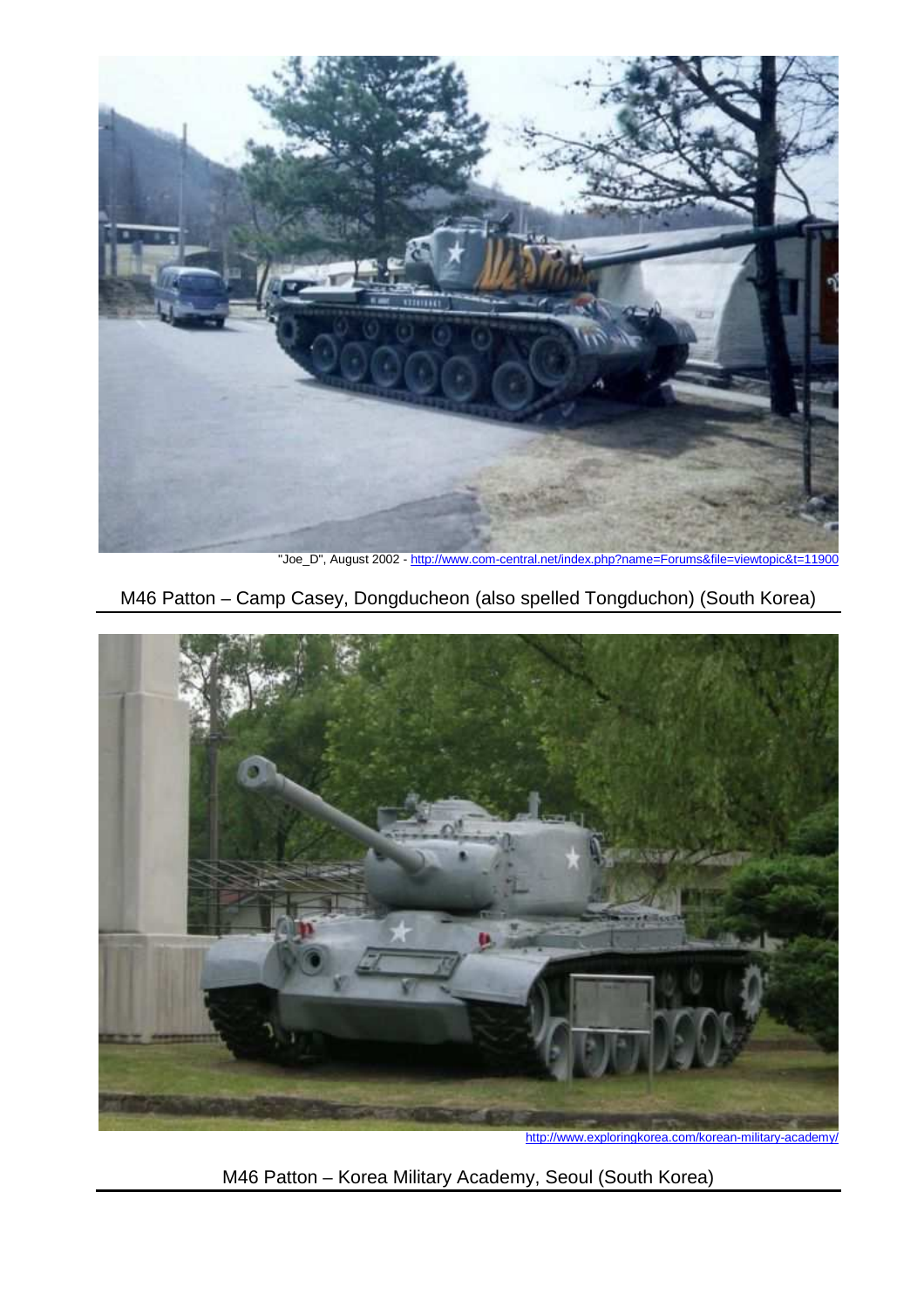

http://www.firstdivisionmuseum.org/museum/exhibits/tankpark/m46.aspx





Kurt Laughlin

M46 Patton – Northlake, IL (USA)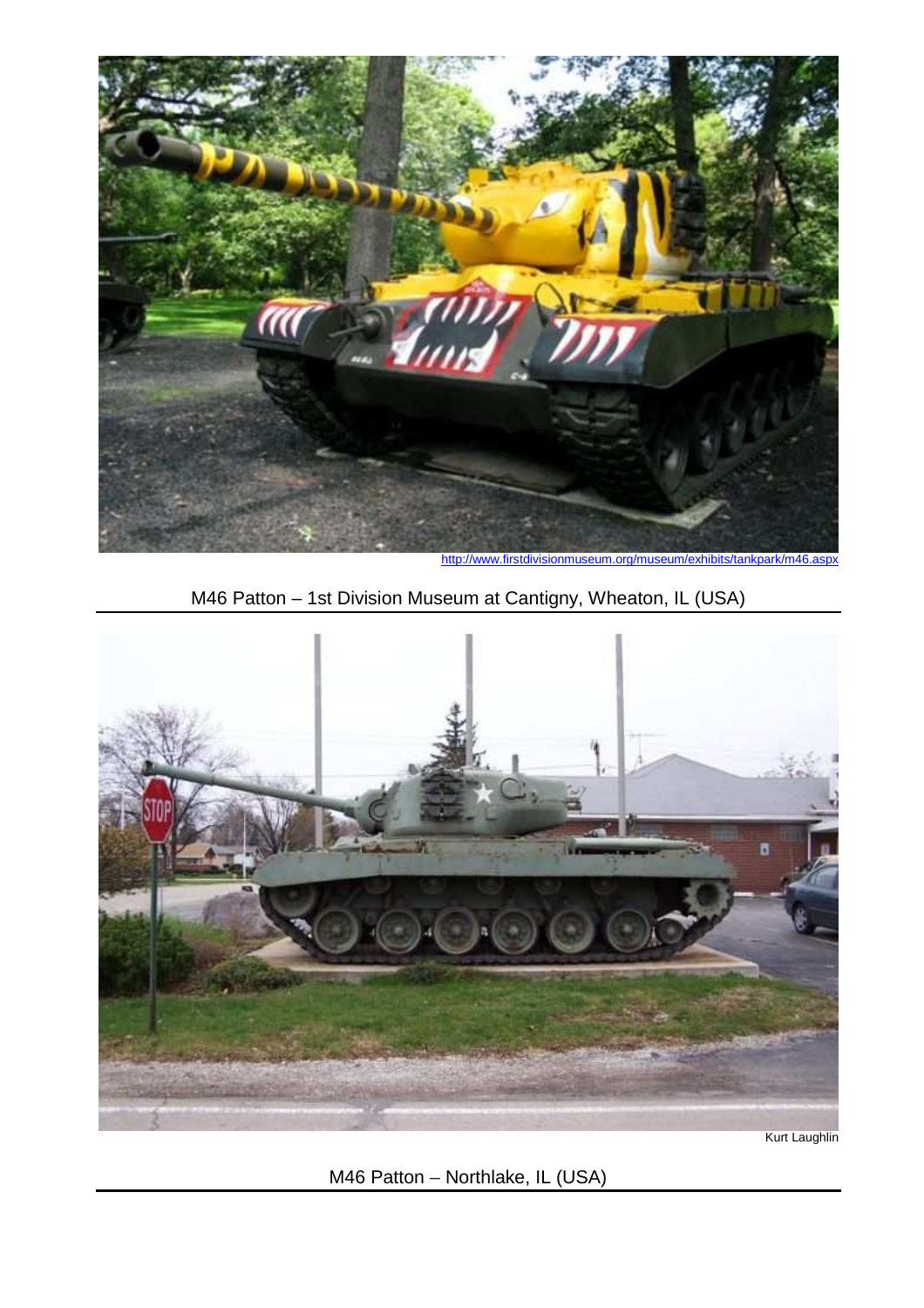

Roger Davis, July 2008 - http://www.cdsg.org/forums/viewtopic.php?t=141&sid=db60f1b0ab1afff78a0f202be4301a3b

# M46 Patton – Patton Museum of Cavalry and Armor, Fort Knox, KY (USA)



"Ranchero76", December 2009 - <u>http://s49.photobucket.com/albums/f266/Ranchero76/Armored%20Vehicles%20on%20Display/?action=view&current=M46.jpg</u>

M46 Patton – Fort Leonard Wood, MO (USA)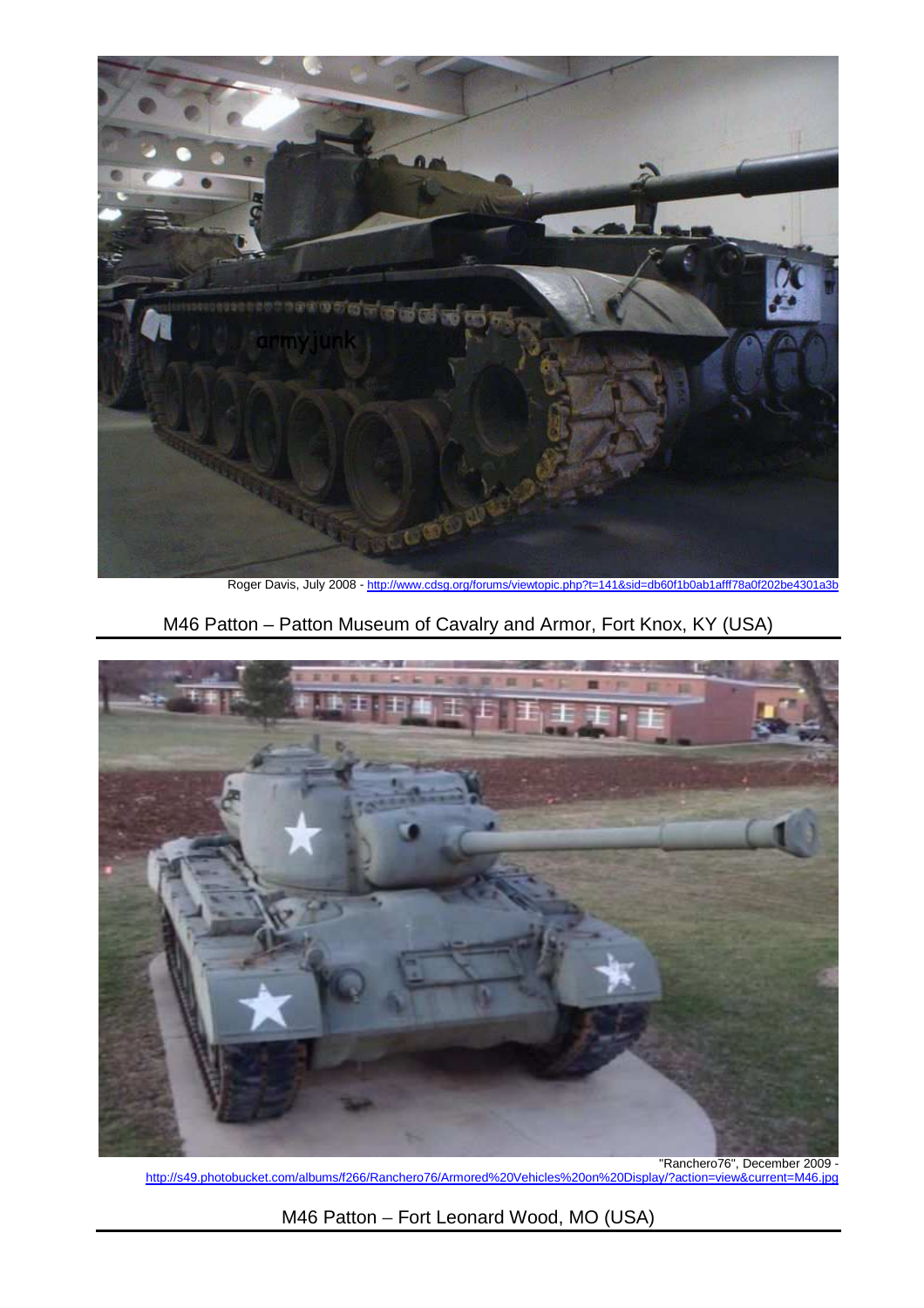

M46 Patton – Army Reserve Mobilization Museum, Fort Dix, NJ (USA)



Neil Baumgardner, May 2007 - http://www.com-central.net/index.php?name=Forums&file=viewtopic&t=6864

M46 Patton – NCO Academy, Fort Jackson, SC (USA)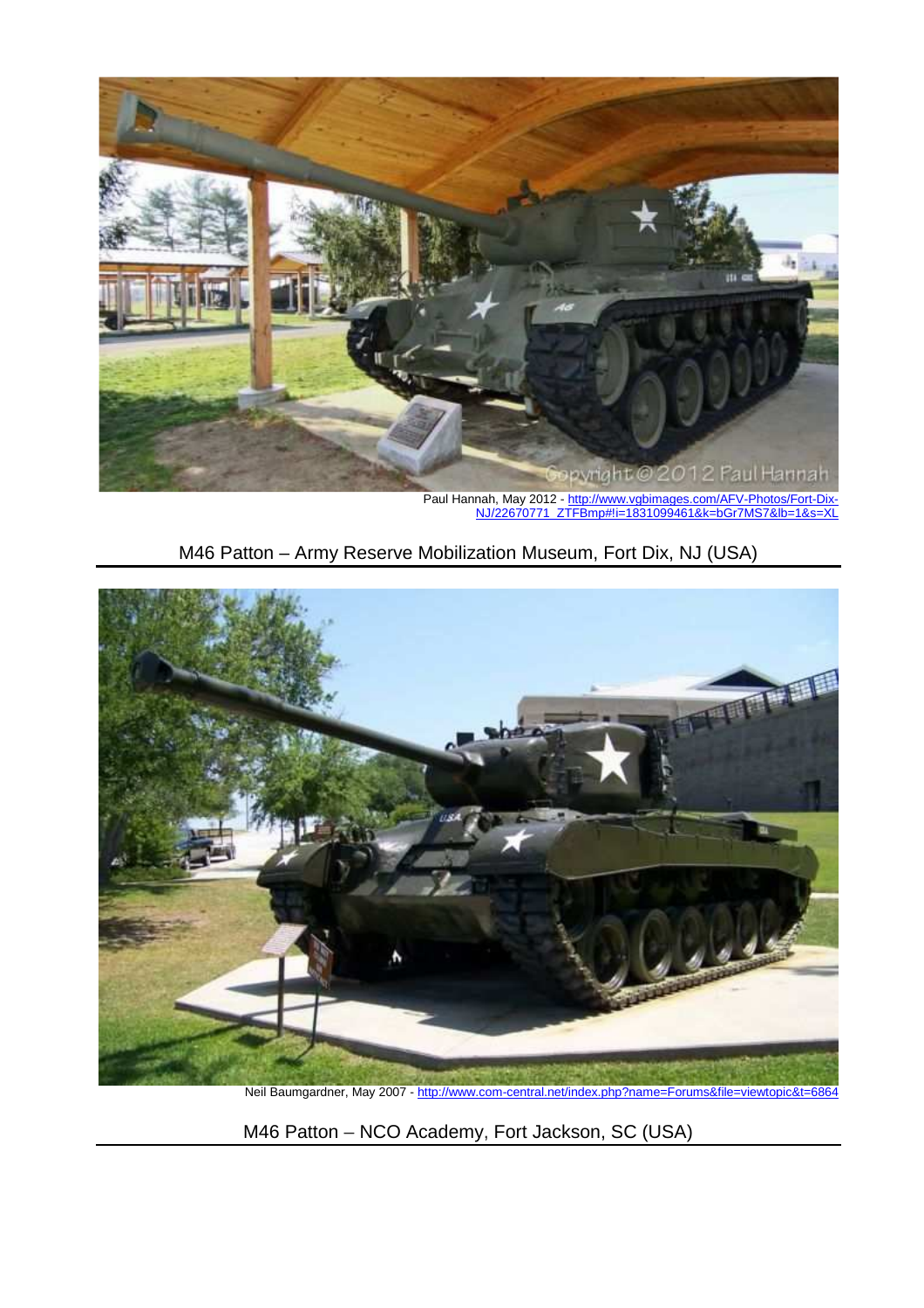

http://www.pngmilitarymuseum.org/pa\_monuments/clinton.html

# M46 Patton – Beech Creek, PA (USA)



https://www.facebook.com/USAHEC/photos\_stream

M46 Patton – U.S. Army Heritage & Education Center, Carlisle, PA (USA) Serial Number 270